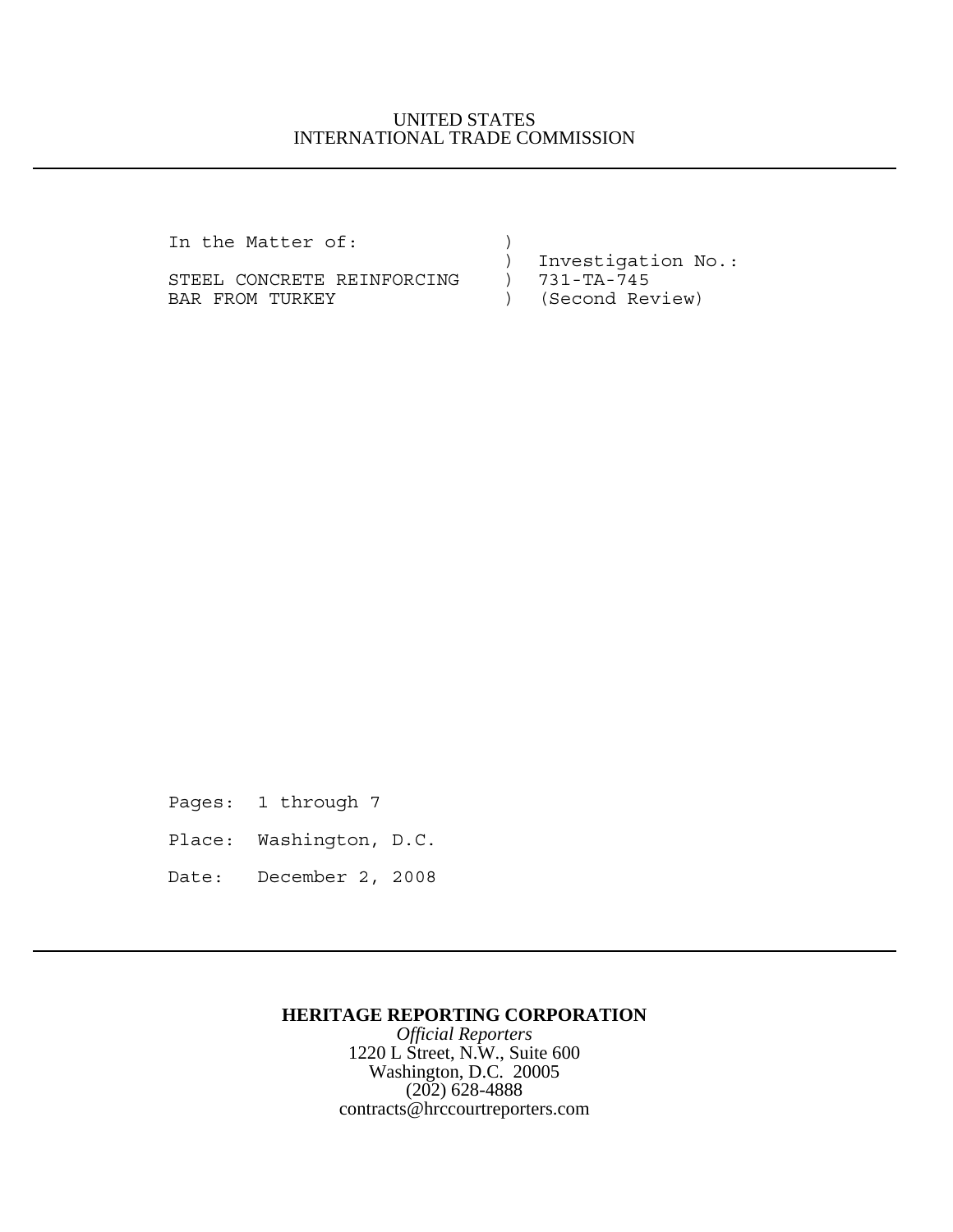THE UNITED STATES INTERNATIONAL TRADE COMMISSION

| In the Matter of:          |                    |
|----------------------------|--------------------|
|                            | Investigation No.: |
| STEEL CONCRETE REINFORCING | 731-TA-745         |
| BAR FROM TURKEY            | (Second Review)    |

Tuesday, December 2, 2008

Room 101 U.S. International Trade Commission 500 E Street, S.W. Washington, D.C.

The Commission meeting commenced, pursuant to notice, at 11:02 a.m., before the Commissioners of the United States International Trade Commission, the Honorable SHARA L. ARANOFF, Chairman, presiding. APPEARANCES:

On Behalf of the International Trade Commission:

Commissioners:

SHARA L. ARANOFF, CHAIRMAN (presiding) DANIEL R. PEARSON, VICE CHAIRMAN DEANNA TANNER OKUN, COMMISSIONER CHARLOTTE R. LANE, COMMISSIONER IRVING A. WILLIAMSON, COMMISSIONER DEAN A. PINKERT, COMMISSIONER

Staff:

SHARON BELLAMY, HEARINGS AND MEETINGS COORDINATOR WILLIAM R. BISHOP, ACTING SECRETARY TO THE COMMISSION

> Heritage Reporting Corporation (202) 628-4888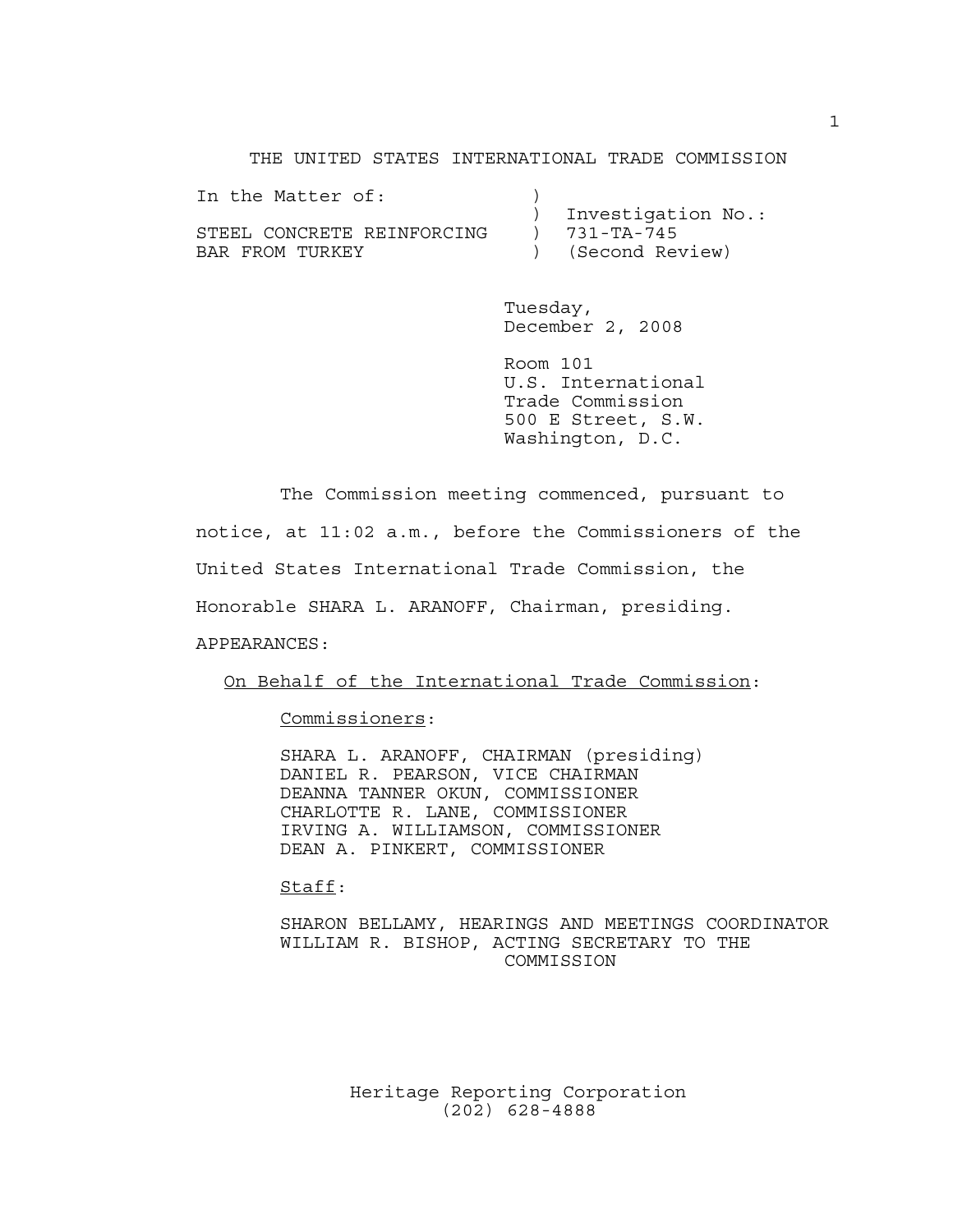APPEARANCES: (Cont'd)

Staff: (Cont'd)

JOSHUA KAPLAN, INVESTIGATOR ALAN TREAT, INTERNATIONAL TRADE ANALYST JOHN ASCIENZO, ACCOUNTANT/AUDITOR JAMES FETZER, ECONOMIST GRACEMARY ROTH-ROFFY, ATTORNEY DOUGLAS CORKRAN, SUPERVISORY INVESTIGATOR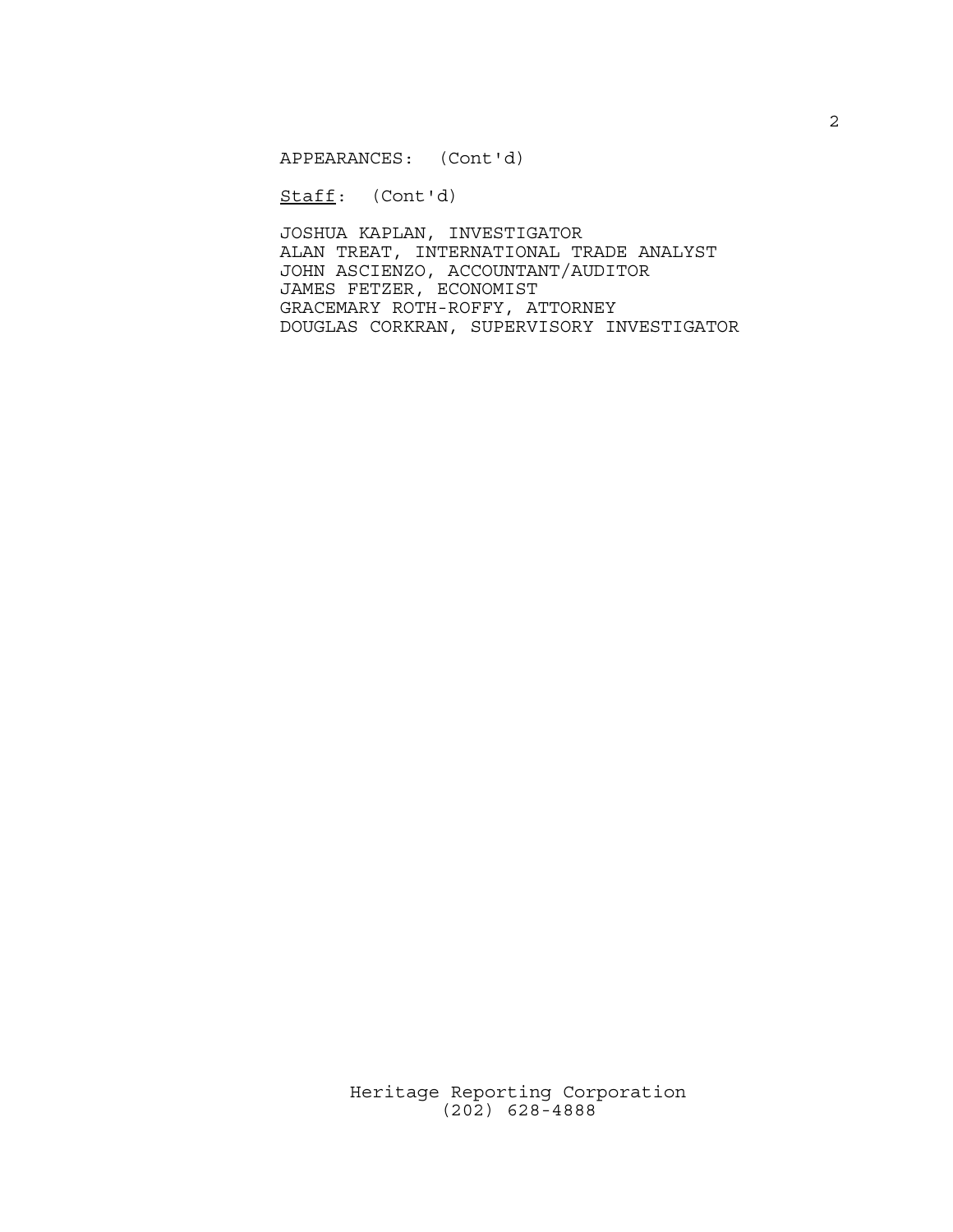## $\underline{\texttt{I}} \underline{\texttt{N}} \underline{\texttt{D}} \underline{\texttt{E}} \underline{\texttt{X}}$

3

| Agenda for Future Meetings:<br>none                                                                     | $\overline{4}$ |
|---------------------------------------------------------------------------------------------------------|----------------|
| Minutes: November 21 and 24, 2008                                                                       | $\overline{4}$ |
| Ratification List: 08-019                                                                               | 4              |
| Inv. No. 731-TA-745 (Second Review) (Steel Concrete<br>Reinforcing Bar from Turkey) - briefing and vote | 4              |
| Outstanding Action Jackets:<br>none                                                                     | 4              |

Heritage Reporting Corporation (202) 628-4888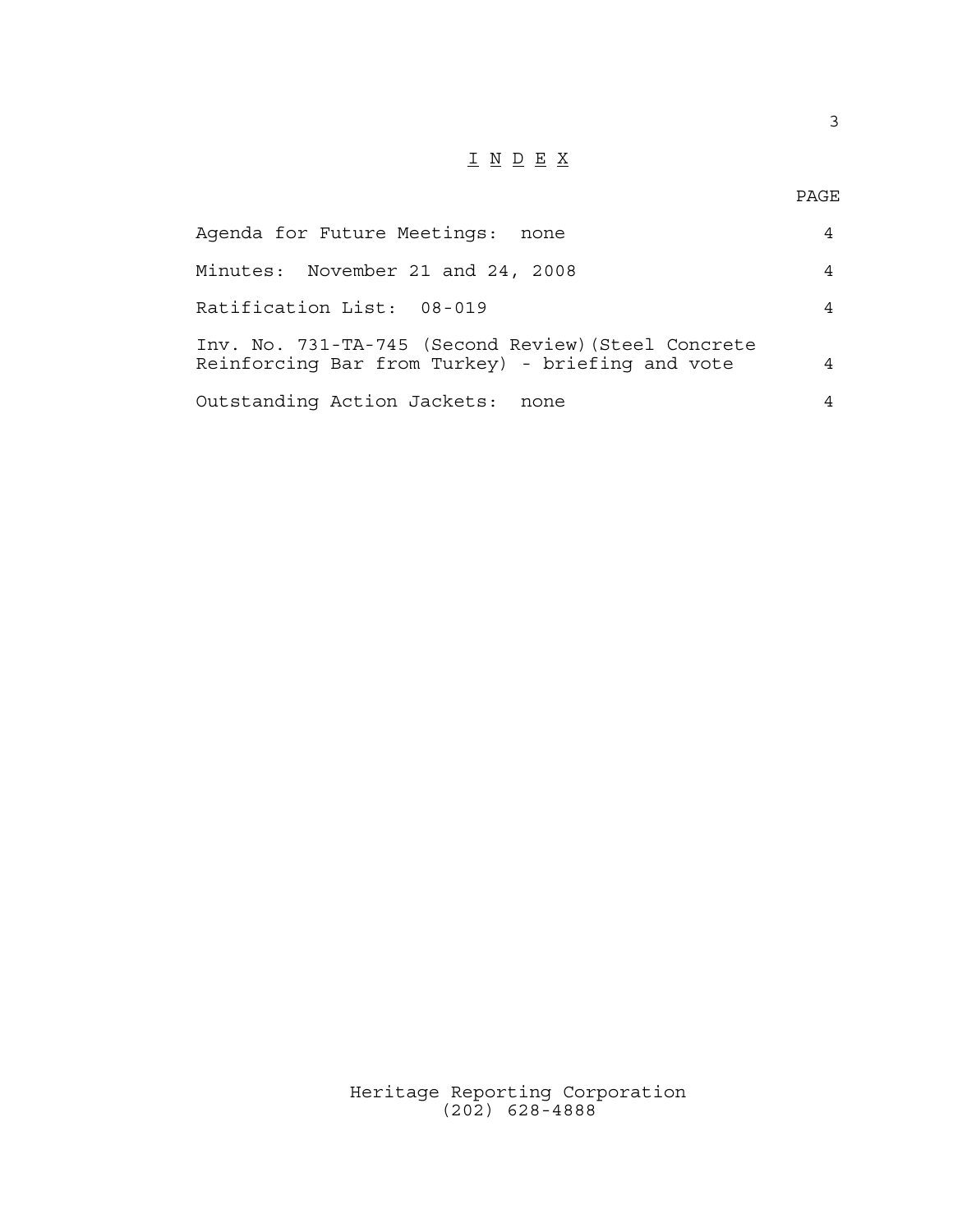| 1  | $\underline{P} \underline{R} \underline{O} \underline{C} \underline{E} \underline{E} \underline{D} \underline{I} \underline{N} \underline{G} \underline{S}$ |  |  |  |
|----|-------------------------------------------------------------------------------------------------------------------------------------------------------------|--|--|--|
| 2  | (11:02 a.m.)                                                                                                                                                |  |  |  |
| 3  | CHAIRMAN ARANOFF: Good morning. This                                                                                                                        |  |  |  |
| 4  | meeting of the U.S. International Trade Commission                                                                                                          |  |  |  |
| 5  | will now come to order.                                                                                                                                     |  |  |  |
| 6  | I understand that there are no agendas for                                                                                                                  |  |  |  |
| 7  | future meetings or outstanding action jackets to                                                                                                            |  |  |  |
| 8  | consider.                                                                                                                                                   |  |  |  |
| 9  | Is there any objection to approval of the                                                                                                                   |  |  |  |
| 10 | minutes of November 21 and 24, 2008, or Ratification                                                                                                        |  |  |  |
| 11 | List 08-019?                                                                                                                                                |  |  |  |
| 12 | (No response.)                                                                                                                                              |  |  |  |
| 13 | CHAIRMAN ARANOFF: Hearing none, they are                                                                                                                    |  |  |  |
| 14 | approved.                                                                                                                                                   |  |  |  |
| 15 | Next we turn to the vote in Investigation                                                                                                                   |  |  |  |
| 16 | No. 731-TA-745 (Second Review) (Steel Concrete                                                                                                              |  |  |  |
| 17 | Reinforcing Bar from Turkey).                                                                                                                               |  |  |  |
| 18 | Welcome to Mr. Corkran and the staff who                                                                                                                    |  |  |  |
| 19 | participated in this review.                                                                                                                                |  |  |  |
| 20 | Are there any questions for the staff?                                                                                                                      |  |  |  |
| 21 | (No response.)                                                                                                                                              |  |  |  |
| 22 | CHAIRMAN ARANOFF: Are there any additions                                                                                                                   |  |  |  |
| 23 | or corrections to the staff report?                                                                                                                         |  |  |  |
| 24 | MR. CORKRAN: Douglas Corkran, Office of                                                                                                                     |  |  |  |
| 25 | Investigations. Thank you, Chairman Aranoff. Staff                                                                                                          |  |  |  |
|    | Heritage Reporting Corporation<br>$(202)$ 628-4888                                                                                                          |  |  |  |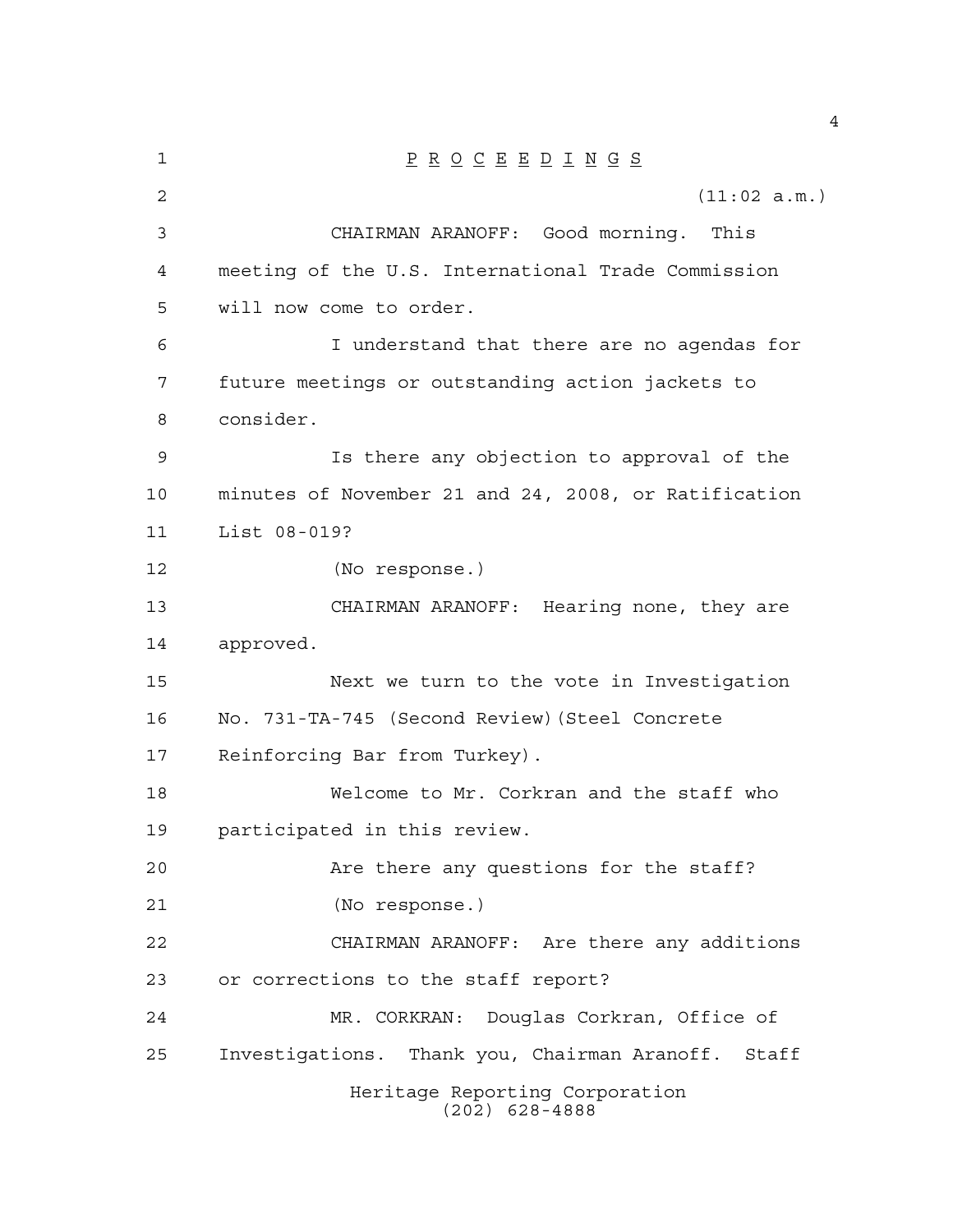Heritage Reporting Corporation (202) 628-4888 proposes that the Staff Report on the subject review be revised in accordance with Memorandum Inv. FF-146 dated November 20, 2008. Staff has no further revisions. However, it is my distinct pleasure to introduce Joshua Kaplan, who is completing his first case with the Commission. Thank you. CHAIRMAN ARANOFF: Mr. Kaplan, welcome to the Commission. You picked a very difficult case with a lot of facts to start off and cut your teeth on and you've done a very good job. We appreciate your work. MR. KAPLAN: Thank you very much, Chairman. CHAIRMAN ARANOFF: Is there any objection to approval of the Staff Report as revised? (No response.) CHAIRMAN ARANOFF: Hearing none, it is approved. Mr. Secretary, will you please call the roll? MR. BISHOP: Commissioner Aranoff. CHAIRMAN ARANOFF: I vote in the negative. MR. BISHOP: Commissioner Pearson. VICE CHAIRMAN PEARSON: I vote in the negative. MR. BISHOP: Commissioner Okun. COMMISSIONER OKUN: I vote in the negative.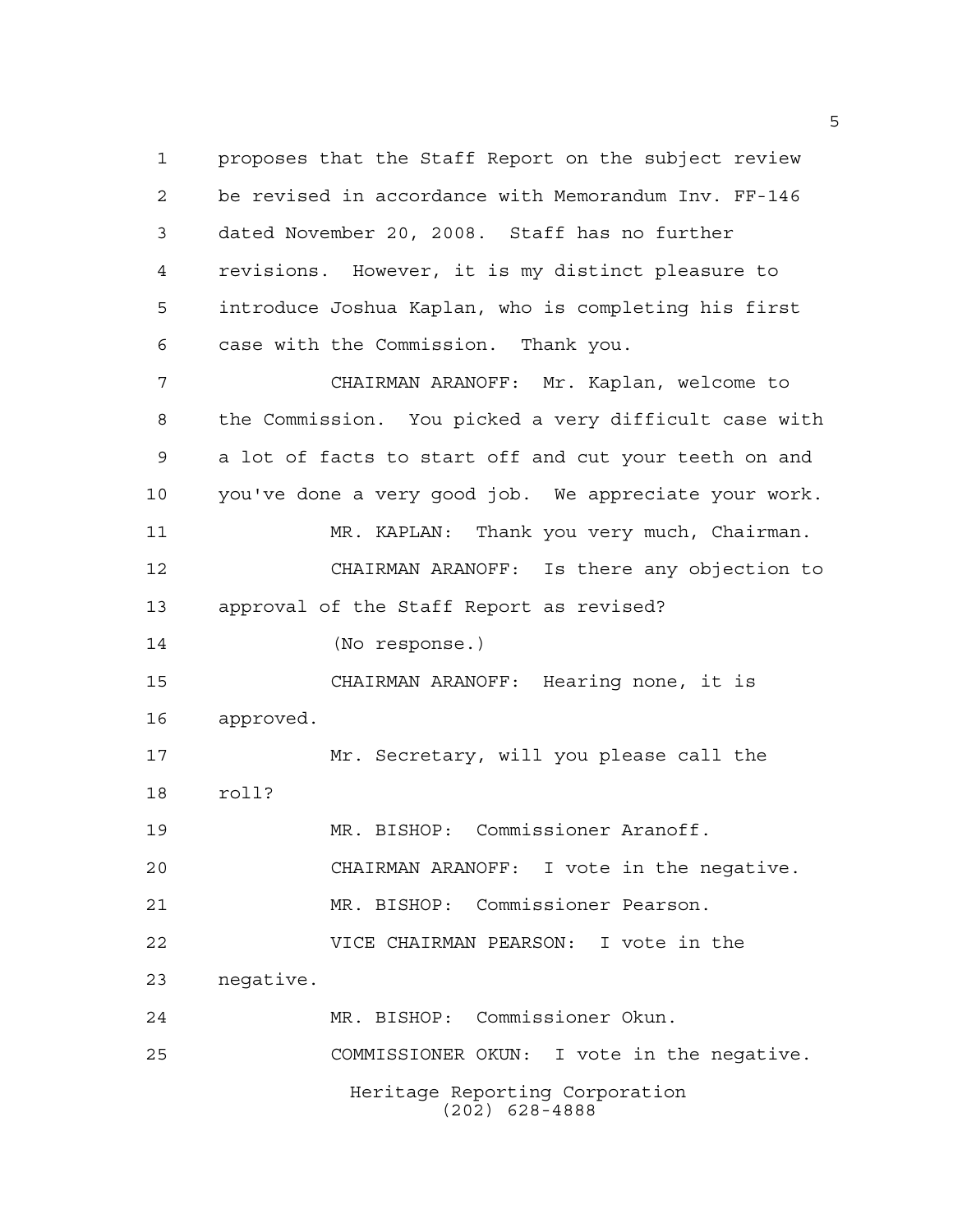MR. BISHOP: Commissioner Lane. COMMISSIONER LANE: I vote in the affirmative. MR. BISHOP: Commissioner Pinkert. COMMISSIONER PINKERT: I vote in the negative. MR. BISHOP: Commissioner Williamson. COMMISSIONER WILLIAMSON: I vote in the affirmative. MR. BISHOP: Madam Chairman, the Commission has reached a negative determination. CHAIRMAN ARANOFF: Thank you, Mr. Secretary. Further information regarding this determination will be in the press release. Commissioners' opinions are currently scheduled to be transmitted to the Department of Commerce on or before December 15, 2008. Thank you to all the staff who participated in this investigation. Seeing that there is no other business before the Commission, this meeting is adjourned. (Whereupon, at 11:05 a.m., the Commission meeting in the above-entitled matter was adjourned.)  $24 /$ //

Heritage Reporting Corporation (202) 628-4888